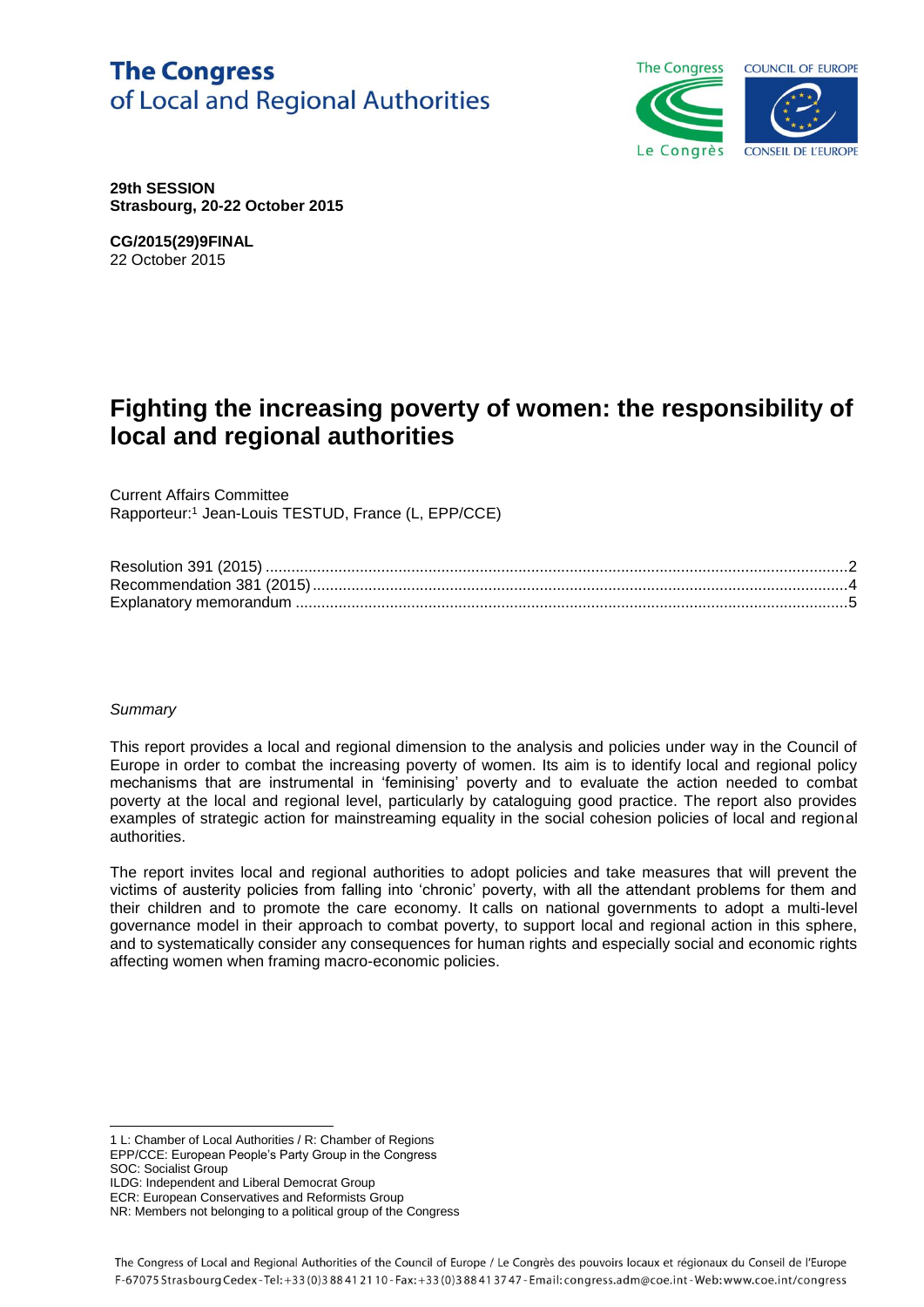## **Fighting the increasing poverty of women: the responsibility of local and regional authorities**

#### **RESOLUTION 391 (2015)** <sup>2</sup>

1. The Council of Europe actively supports the idea of a right to protection from poverty, particularly through its Revised European Social Charter on the basis of the understanding that poverty is not the problem of the people suffering it but the problem of society as a whole. However, it is also true that poverty affects different sectors of the population in diverse ways. Research into poverty over the past few decades has shown that a holistic approach that takes into account all the dimensions involved is essential. This is crucial in order to develop solutions that are adapted to the particular needs of the more vulnerable members of the population such as women and children.

2. In 2007 the Parliamentary Assembly of the Council of Europe (PACE) alerted its member States to the feminisation of poverty and suggested practical countermeasures against this development. PACE also put forward measures for combating poverty and called for 'the root causes of women's poverty' to be tackled in its Resolution 1800 and Recommendation 1963 in 2011.

3. The Commissioner for Human Rights in his paper, *Safeguarding human rights in times of economic crisis* (2014), recommended that member States to conduct human rights and equality impact assessments of social and economic policies and budgets, to promote equality, and to work towards social protection floors for all.

4. Today women, who are more vulnerable socially and economically than men, are the first to suffer the effects of the crisis. They are more subject to poverty which complicates access to food, housing, education and health-care, causing deprivation, which in turn is an obstacle to the full enjoyment of human rights, whether civil, social, cultural or political. Women are much more dependent on the work of public authorities, whether nationally, regionally or locally. This fact is ample justification for studying the potential of local and regional authorities to combat female poverty.

5. The Congress, committed to the gender mainstreaming policy of the Council of Europe, and aware of the responsibilities incumbent upon local and regional authorities in upholding human rights and countering the adverse effects of the economic crisis, underlines the need to identify local and regional policy mechanisms that are instrumental in 'feminising' poverty. This "stocktaking" exercise is the first step to assess the action required to combat poverty at local and regional level and to explore the available means of protecting women's rights during a crisis, particularly by cataloguing good practice.

6. In light of the above and with a view to improving the economic situation of women, the Congress of Local and Regional Authorities invites local and regional authorities of the member States of the Council of Europe, to:

*a.* take stock of the existing situation by establishing statistical tools to measure women's income poverty and identify problems arising from a lack of access in areas such as the level of education, language barriers or belief-based restrictions (such as prohibition on consulting a doctor of the opposite sex);

*b.* adopt a multi-level governance approach that aims to co-ordinate the elaboration and implementation of measures across different territorial levels avoiding duplication;

*c.* adopt policies and take measures that will prevent 'the new poor' – the victims of austerity policies – from falling into 'chronic' poverty, with all the attendant problems for them and their children;

*d.* encourage and support women's self-organisation in order to improve provision of social services and to create jobs and income;

*e.* offer women in poverty free services in the area of reproductive health-care such as maternal and newborn health, family planning, prevention of unsafe abortion, and the management of infections and diseases including HIV/AIDS);

l 2 Debated and adopted by the Congress on 21 October 2015, 2d sitting (see Document CG/2015(29)9FINAL, explanatory memorandum), rapporteur: Jean-Louis TESTUD, France (L, EPP/CCE).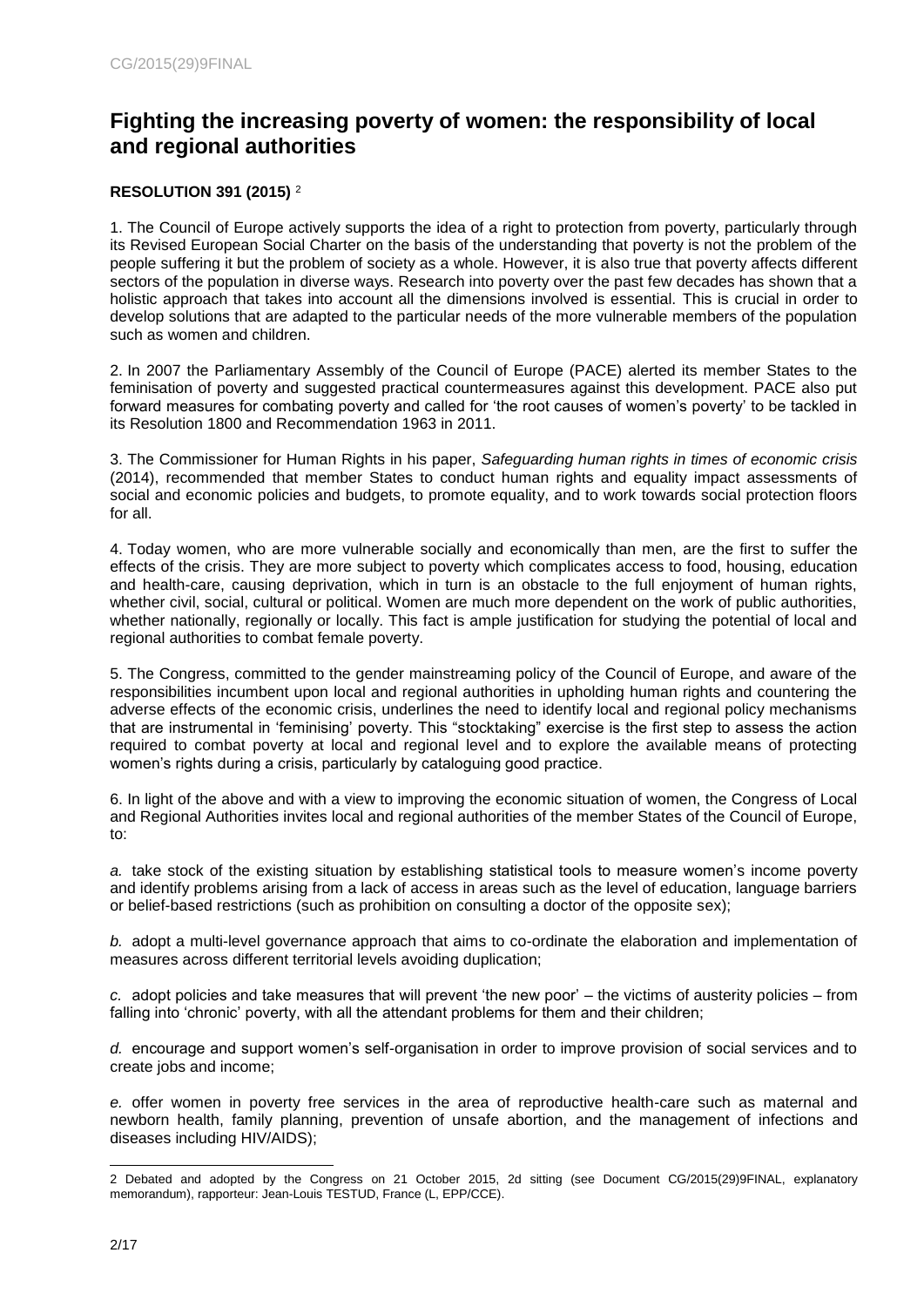*f.* promote sustainable economies which prioritise caring for people and nature ("care economy") whilst acknowledging the value of women's work and recognising them as the solution to many of our social problems rather than as victims;

*g.* highlight the utility of exchanging good practices in order to be able to make pertinent policy choices and combining the development of a sustainable economy with the well-being of citizens, making more use of international networks to exchange information between local and regional administrative departments;

*h.* consider promoting urban agriculture in the context of the development of a social and solidarity economy, to improve food security while generating income and providing more employment opportunities for women;

*i.* consider, in the long run, exploring the possibility of an "automatic" application of social and economic rights to avoid failure to exercise them, particularly for women whose access to such rights may be limited.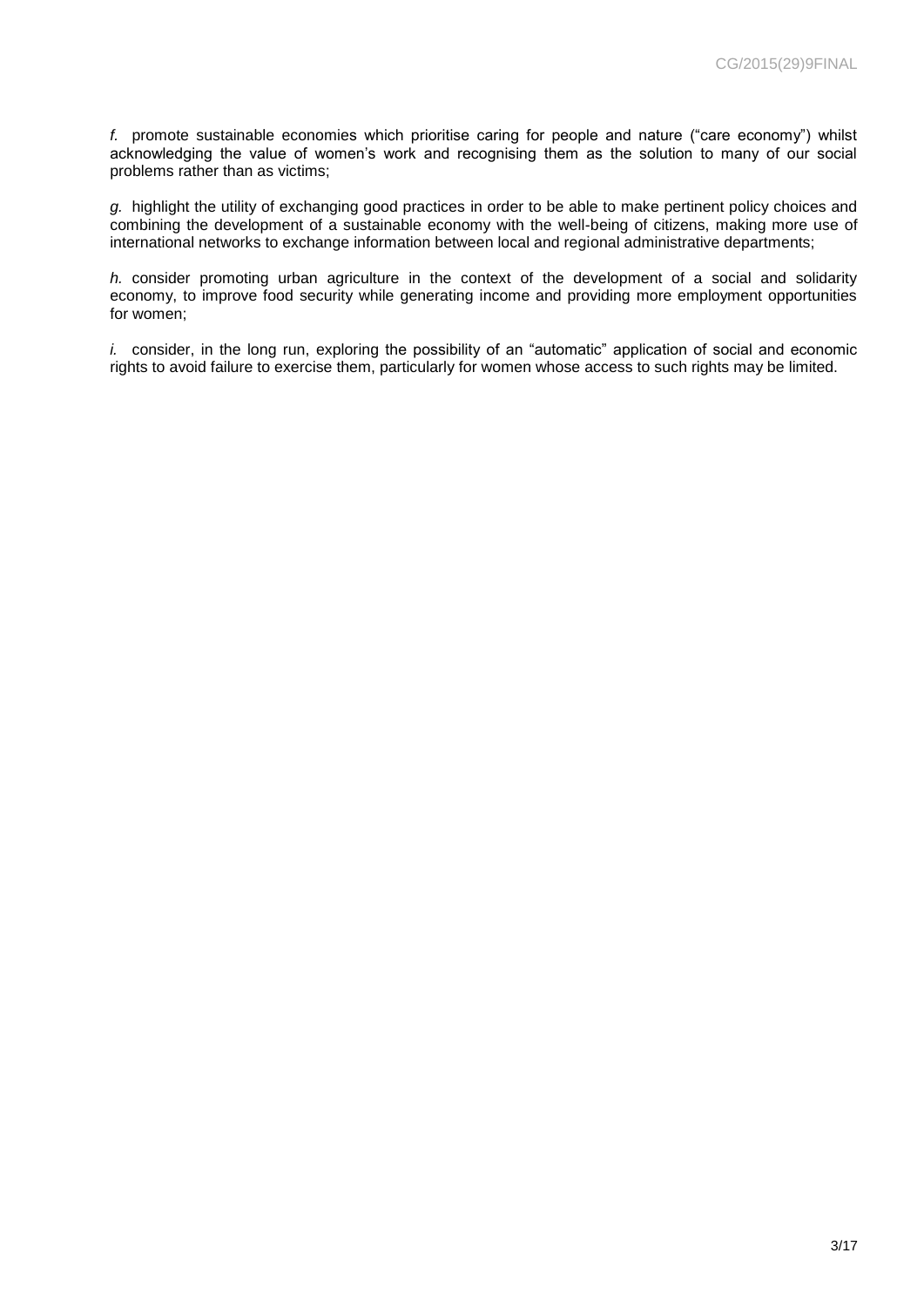## **Fighting the increasing poverty of women: the responsibility of local and regional authorities**

#### **RECOMMENDATION 381 (2015)**<sup>3</sup>

1. The Council of Europe actively supports the idea of a right to protection from poverty, particularly through its Revised European Social Charter on the basis of the understanding that poverty is not the problem of the people suffering it but the problem of society as a whole. However, it is also true that poverty affects different sectors of the population in diverse ways. Research into poverty over the past few decades has shown that a holistic approach that takes into account all the dimensions involved is essential. It is crucial to take account of the multiple dimensions of poverty in order to develop solutions that are adapted to the particular needs of the more vulnerable members of the population such as women and children.

2. In 2007 the Parliamentary Assembly of the Council of Europe (PACE) alerted its member States to the feminisation of poverty and suggested practical countermeasures against this development. PACE also put forward measures for combating poverty and called for 'the root causes of women's poverty' to be tackled in its Resolution 1800 and Recommendation 1963 in 2011.

3. The Commissioner for Human Rights in his paper, *Safeguarding human rights in times of economic crisis* (2014) recommended that member States conduct human rights and equality impact assessments of social and economic policies and budgets, to promote equality, and to work towards social protection floors for all.

4. Today women, who are more vulnerable socially and economically than men, are the first to suffer the effects of the crisis. They are more subject to poverty which complicates access to food, housing, education and health-care, causing deprivation, which in turn is an obstacle to the full enjoyment of human rights, whether civil, social, cultural or political. Women are much more dependent on the work of public authorities, whether nationally, regionally or locally. This fact is ample justification for studying the potential of local and regional authorities to combat female poverty.

5. The Congress, committed to the gender mainstreaming policy of the Council of Europe, and aware of the responsibilities incumbent upon local and regional authorities in upholding human rights and countering the adverse effects of the economic crisis, underlines the need to identify local and regional policy mechanisms that are instrumental in 'feminising' poverty and to assess the action required to combat poverty at local and regional level, while exploring the available means of protecting women's rights during a crisis, particularly by cataloguing good practice.

6. In light of the above and with a view to improving the economic situation of women, the Congress of Local and Regional Authorities invites the member States of the Council of Europe, to:

*a.* systematically consider any consequences for human rights and especially social and economic rights affecting women when framing macro-economic policies, in line with the gender mainstreaming guidelines adopted by the Council of Europe;

*b.* take account of any consequences for social assistance at local level when making decisions on social spending;

*c.* consider establishing statistical tools to measure women's income poverty and setting social protection floors or universal (non-contributory) minimum income schemes that can improve women's economic situation;

*d.* review their legislation in order to individualise social and economic rights so as to empower women as individuals often responsible for children as single parents;

*e.* support local and regional action in this sphere and adopt a multi-level governance approach in the elaboration and implementation of measures, and for raising the resources required for the introduction of relevant programmes at local and regional level.

<sup>3</sup> Debated and adopted by the Congress on 21 October 2015, 2d sitting (see Document CG/2015(29)9FINAL, explanatory memorandum), rapporteur: Jean-Louis TESTUD, France (L, EPP/CCE).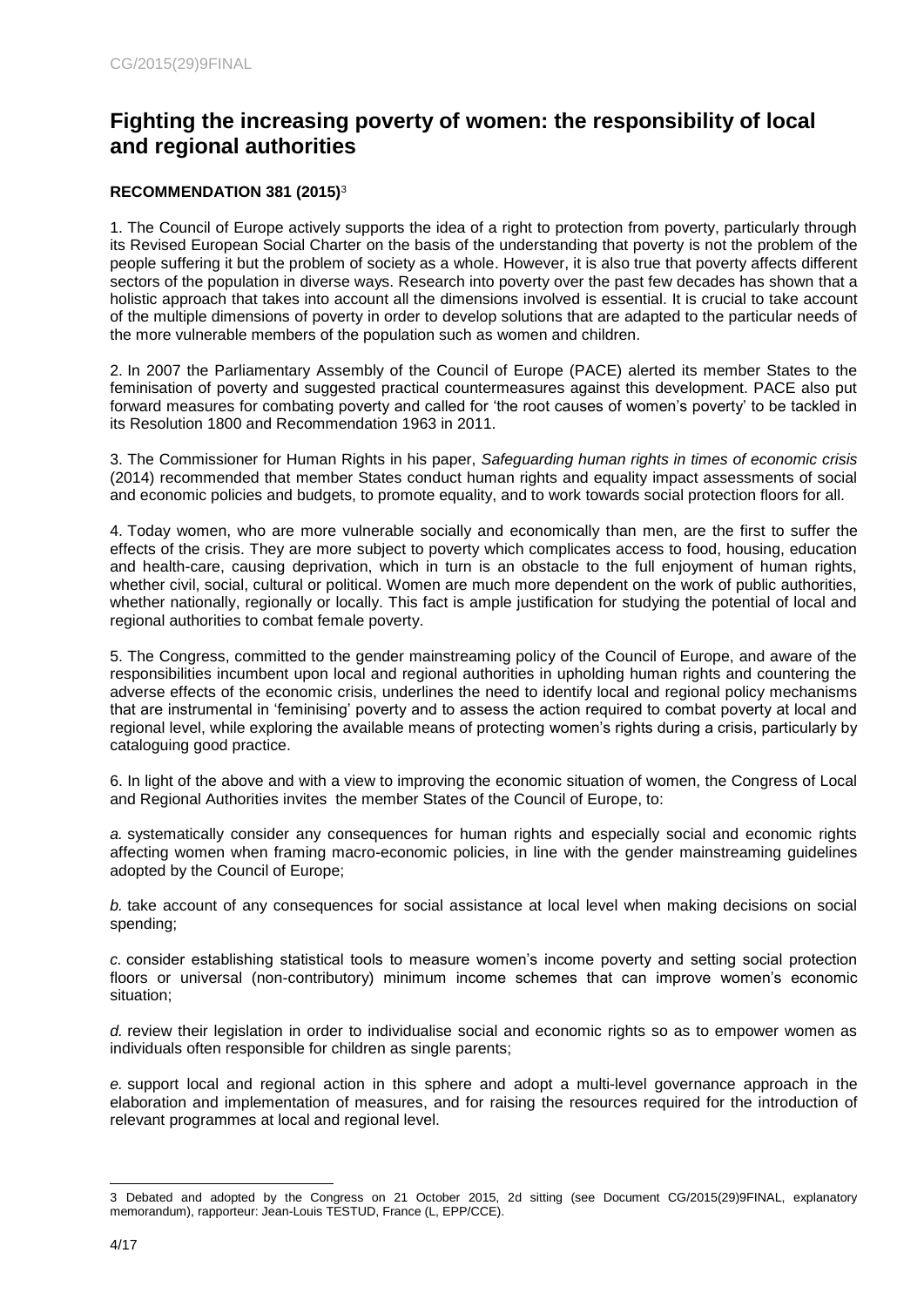# <span id="page-4-0"></span>**Fighting the increasing poverty of women: the responsibility of local and regional authorities**

### **EXPLANATORY MEMORANDUM<sup>4</sup>**

### **Table of contents**

| I.   |  |
|------|--|
| 1.1. |  |
| 1.2. |  |
| 1.3. |  |
| Ш.   |  |
| 2.1. |  |
| III. |  |
| 3.1. |  |
| 3.2. |  |
| 3.3. |  |
| IV.  |  |
| 4.1. |  |
| 4.2. |  |
| 4.3. |  |
| 4.4. |  |
| 4.5. |  |
| 4.6. |  |
| V.   |  |

### <span id="page-4-1"></span>**I. INTRODUCTION**

1. This report provides a local and regional dimension to the analysis and policies under way in the Council of Europe in order to combat the feminisation of poverty. The economic crisis and the austerity measures that have often replaced social protection policies since 2010 have led to increasing poverty in Europe. Among the causes of the rising figures pertaining to poverty are the austerity policies that have resulted in cuts to social spending budgets and a restructuring of the economy.

2. Although the Council of Europe had alerted its members to the feminisation of poverty already in 2007<sup>5</sup> and suggested practical countermeasures, today, women are once again the first to suffer the effects of the crisis. While at the outset the victims seemed to be men made redundant in the industrial sector, at present it is above all women - more vulnerable socially and economically who are suffering.

3. Women are more subject to poverty, and this poverty is often greater than that suffered by men. It complicates access to food, housing, education and healthcare. It causes deprivation, which is an obstacle to full enjoyment of human rights, whether civil, social, cultural or political. Women are much more dependent on the work of public authorities, whether nationally, regionally or locally. This fact is ample justification for studying the potential of local and regional authorities to combat female poverty.

l 4 This explanatory memorandum is based on the contribution of Francine MESTRUM, member of the International Council of the World Social Forum and responsible for Global Social Justice, and is available from the Secretariat upon request.

<sup>5</sup> Recommendation1800 (2007) of the Parliamentary Assembly of the Council of Europe.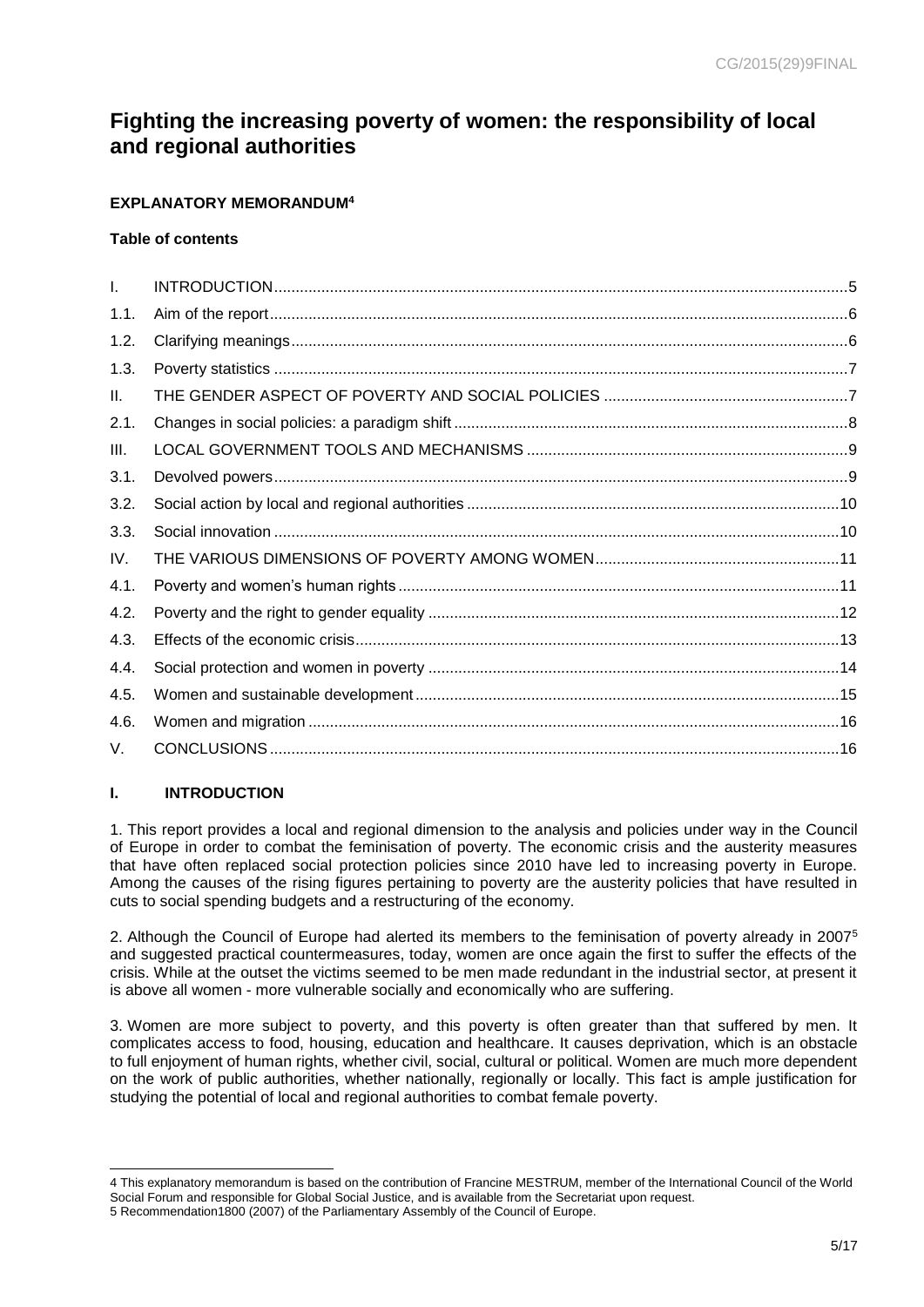4. Does this development mean, however, that there is a 'feminisation of poverty'? It all depends on how poverty is defined and approached in theory. What is beyond doubt is that poverty comes in different shapes for men and women. Amidst a continuing economic crisis, the Council of Europe is reasserting the relevance of the European model of human rights and calling for universal access to protection from poverty.

5. This report is a response to the recommendations of the Commissioner for Human Rights in his recent paper, *Safeguarding human rights in times of economic crisis* (2014): to conduct human rights and equality impact assessments of social and economic policies and budgets, to promote equality, and to work towards social protection floors for all. The Council of Europe actively supports the idea of a right to protection from poverty, particularly through the Revised European Social Charter. Since 2010 this right has also been promoted by the Council of Europe and European Union as part of their joint project called 'Human rights of people living in poverty'. In 2011 the Parliamentary Assembly of the Council of Europe put forward measures for combating poverty and called for 'the root causes of women's poverty' to be tackled (Resolution 1800 and Recommendation 1963 (2011)).

#### <span id="page-5-0"></span>**1.1. Aim of the report**

6. The purpose of this report is to identify local and regional policy mechanisms that are instrumental in 'feminising' poverty. It will assess action to combat poverty at local and regional level and explore the available mechanics of protecting women's rights during a crisis, particularly by cataloguing good practice. It will also suggest strategic action for mainstreaming equality in the social cohesion policies of local and regional authorities.

7. The report will first of all focus on definitions and clarifying meanings and then consider the situation with regard to statistics. Section 2 includes an account of the gender aspects of poverty and a discussion of social policy developments. Section 3 looks at local government tools and potential for combating poverty, especially poverty among women. Section 4 undertakes a more detailed study of the various dimensions of this poverty, covering human rights and the rights enshrined in the Council of Europe's Revised European Social Charter, the issue of equality, especially in the labour market, the effects of the crisis and the role of social security, sustainable development and migration. The fifth and last section makes a number of recommendations to help protect women against poverty.

#### <span id="page-5-1"></span>**1.2. Clarifying meanings**

8. The meaning of the word 'poverty' seems self-evident to most people. However, a closer look reveals important differences that often prevent us from taking the right approach to eradicating it. A definition is necessary for distinguishing various forms and degrees of poverty, such as extreme, absolute and relative poverty or income poverty and multidimensional poverty.

9. The question of concepts and definitions is especially important for poverty in that almost all the definitions are normative and contain the answer to the problem through the way in which they are articulated. Income poverty will disappear with increased income transfers to people in poverty, whereas multidimensional poverty can be eradicated only through a series of actions in different areas (health, education, housing, etc.) that will not necessarily take low income into account.

10. Relative poverty – defined in relation to the general prosperity and well-being of the society in which it occurs, unlike absolute poverty, which takes into account only minimum subsistence – suggests that one of its aspects is inequality. A basic distinction must therefore be drawn. Inequality, which has increased in almost every country over past decades,  $67$  is a relational concept that does not imply the existence of poverty if those at the bottom of the ladder still have an income enabling them to lead a decent life. Moreover, it is not always considered a problem $8$  even if though it may be a cause of poverty. $9$ 

11. To avoid any confusion or misunderstanding, this report will take the European Union (EU) approach, which focuses on relative poverty. For the EU, an individual is poor if he or she has an income under 60% of the society's median income. Combating poverty will inevitably mean tackling the various dimensions typical of individuals and families living in poverty.

l 6 OECD, *Divided We Stand: Why Inequality Keeps Rising,* Paris, OECD, 2011.

<sup>7</sup> Inequality Watch[, www.inequalitywatch.eu](http://www.inequalitywatch.eu/) (accessed March 2015).

<sup>8</sup> Economist, 'Does Inequality Matter?", *The Economist,* 16-22 June 2001, pp. 11-22.

<sup>9</sup> Salama, P. & Valier, J., *Pauvretés et inégalités dans le tiers monde,* Paris, La Découverte, 1994, p. 13.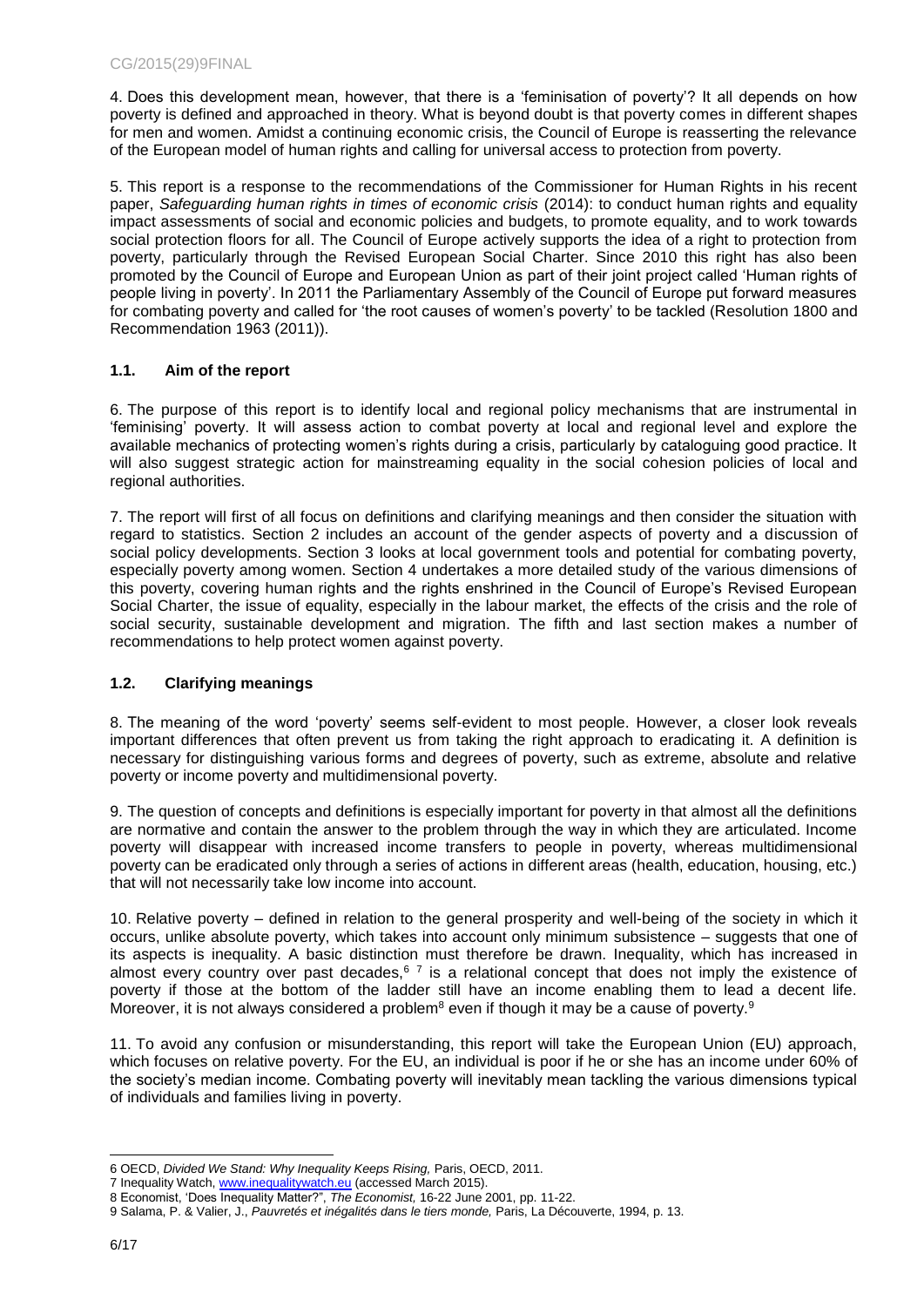12. However, it is important to mention here the distinction between income poverty and multidimensional poverty and see how they articulate with that of social exclusion, in order to understand and effectively combat poverty.

13. Income poverty takes account only of family or individual income that fails to meet a specific threshold and essentially refers to the inability to fulfil basic needs. Multidimensional poverty or deprivation refers to a set of "dimensions" typical of individuals and families living in poverty: lack of access to healthcare, lack of education, lack of decent housing and also lack of participation in the labour market. The multidimensional approach incorporates the notion of a standard of living which renders it very useful for the elaboration of policies required to deal with social exclusion.

14. The notion of social exclusion allows us to deal with the condition of poverty through the study of the processes leading to exclusion rather than examining it as a static condition. For some authors,<sup>10</sup> <sup>11</sup> poverty is simply a specific form of social exclusion, and they see it as a system of interconnected types of exclusion covering various fields of individual and collective existence.

15. However, while the concept of exclusion has a certain moral value and can be used to study the dynamics associated with entering and leaving poverty, it can also become a catch-all term for discussing income poverty, unemployment, and food, health or education insecurity. In other words, this concept conveys the general erosion of living conditions.<sup>12</sup>

#### <span id="page-6-0"></span>**1.3. Poverty statistics**

16. We do not have comparable statistics for the whole of the geographical area covered by Council of Europe member states, but we do have statistics for the 28 EU member states. We also have them for every country of the world thanks to the World Bank data bank, but these figures are based on a poverty threshold of US\$1.25 a day, which is hardly relevant to the wealthy countries of Western Europe. We also have the reports that almost all countries have submitted to the United Nations (UN) for the 20<sup>th</sup> anniversary of the 1995 Beijing World Conference on Women (Beijing + 20). The first item of the Platform for Action adopted at that conference concerned women and poverty. The reports often contain brief accounts of poverty trends in the relevant countries, but they do not specify the methodology or poverty thresholds used. Consequently, there is no point in comparing these statistics.

#### <span id="page-6-1"></span>**II. THE GENDER ASPECT OF POVERTY AND SOCIAL POLICIES**

17. There is academic controversy over the definition and the very existence of 'feminisation' of poverty.

18. In its 2007 resolution on the feminisation of poverty, the Parliamentary Assembly of the Council of Europe noted that 'the term "feminisation of poverty" means that women have a higher incidence of poverty than men, that their poverty is more severe than that of men and that poverty among women is on the increase'. 13

19. These three factors are hard to verify inasmuch as income poverty is measured for households and we have very little data on income distribution within families. Of course, figures on poverty among women are published from time to time, but they must be read with great caution. For instance, when it is concluded from measurement of their income that 70% of women are 'poor', this overlooks the fact that a large number of women have no income because they are not active in the labour market if they live in families where another member – their husband or partner – can earn a comfortable income. Their independence may well be questioned but describing them as 'poor' or assuming equal distribution of income within families contributes nothing to our understanding of the phenomenon.

20. The field in which we have statistics is that of discrimination against women, whether in healthcare, education, politics, employment, pay or access to property. This is where 'multidimensional' poverty may help us understand the phenomenon better, although this type of discrimination does not necessarily lead to poverty. While there are still fewer girls than boys in primary schools, this does not mean that the girls will live in poverty when they grow up but the boys will not. Similarly, in the fields of culture and tradition, while

<sup>10</sup> Atkinson, T., 'La pauvreté et l'exclusion sociale en Europe' in Atkinson, T. et al., *Pauvreté et exclusion,* Paris, La Documentation française, 1998.

<sup>11</sup> Vranken, J. et al., *Armoede en sociale uitsluiting,* Leuven, Acco, 1998, p. 33.

<sup>12</sup> Brisset, C. (ed.), *Pauvretés,* Paris, Hachette, 1996, p. 46.

<sup>13</sup> Council of Europe, Parliamentary Assembly, Resolution 1558 (2007), *The feminisation of poverty.*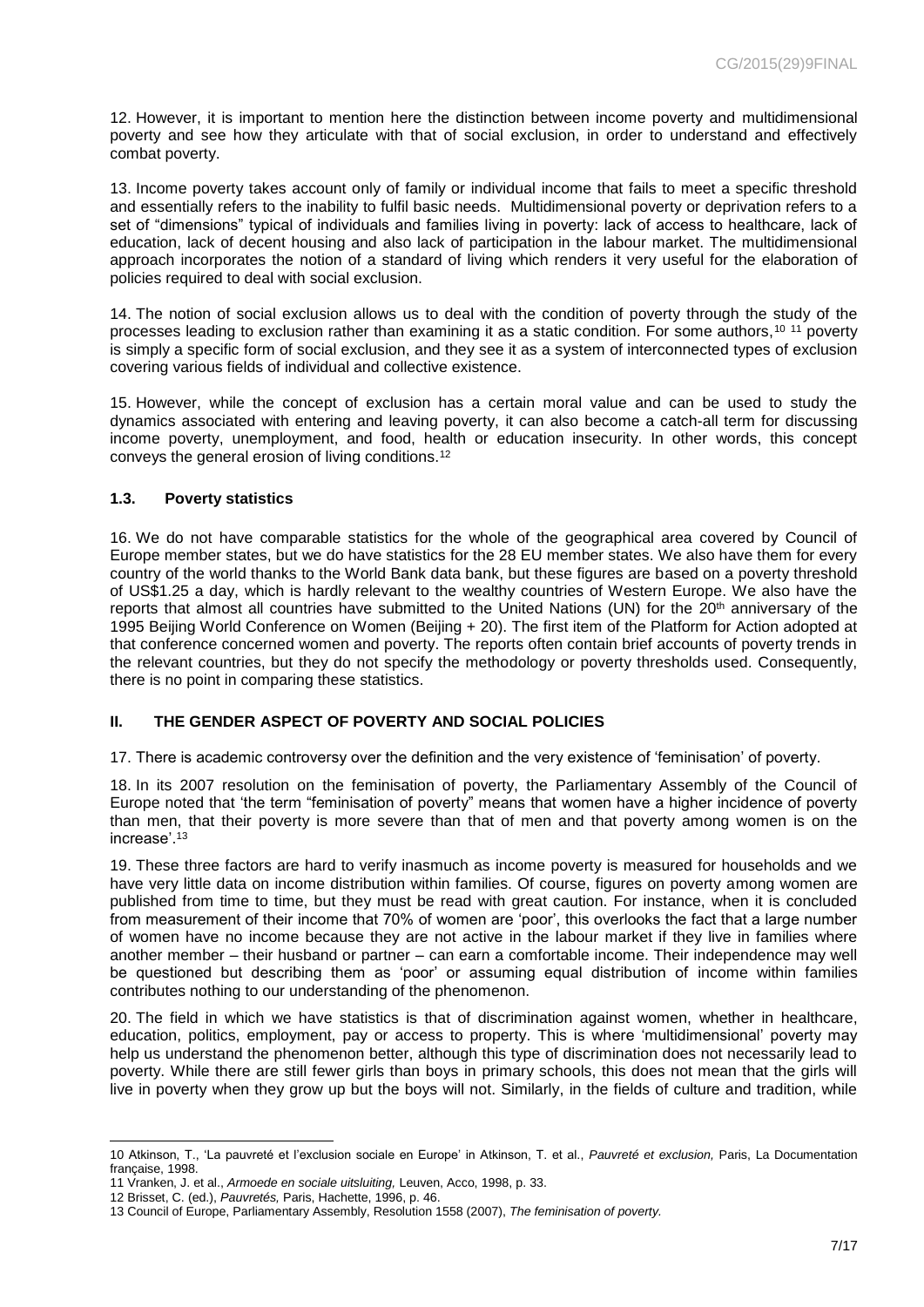girls are often forced into early marriage and this is an obstacle to their education, independence and emancipation, it tells us nothing about whether or not they are going to be poor.

21. There seems to be virtual consensus that female household heads run a serious risk of sliding into poverty. Indeed the risk is much higher for such women than for women in a nuclear family. However, it should also be stressed that the great majority of single women with children are not living in poverty (66% in EU-27). <sup>14</sup> Moreover, many women in Europe and elsewhere prefer a single life with or without children and with a lower income to life as part of a couple, where domestic work, domination and occasional violence are the norm.<sup>15</sup> The fact remains that we lack the statistics to be able to generalise about women's income poverty.

22. We should therefore study the various dimensions for which we do have data and on which it is necessary to work in order to reduce the risk of poverty for women. There is no disagreement on the gender aspect of poverty: poverty is not experienced in the same way by men and by women, it does not have the same causes, and the conditions for leaving it are also different. This may be illustrated by three examples.

23. Firstly, poverty has a gender dimension in its causes. It is obvious that, for men, loss of employment and/or benefits plays a key role. Such losses also affect women, but other factors come into play that have nothing to do with the labour market. Divorce is very often a direct cause of poverty, especially if the woman was limited to domestic work before separation and has little or no experience in the labour market. Another much more frequent cause of poverty among women is an inadequate pension because of an incomplete or interrupted career.

24. Secondly, the correlation between income and poverty is also different for men and women. While many women have an income that is quite large enough to avoid poverty, they are not sure of enjoying it, not least because of cultural, traditional and family relations that oblige them to give their income to the head of household, who then decides how it will be used. Besides, very often women will use their income for their families first: food for their husbands and children, education for their children, etc. It is not uncommon to see undernourished women in households that should not be suffering poverty.

25. Lastly, for leaving poverty, the labour market is not always the ideal solution. Women's jobs are too often badly paid and the conditions are poor. We need only think of free zones, in which firms are often exempted from existing labour standards and where women have to combine a long working day with tiring household chores. In other cases, they will have access to part-time work only and will not earn enough to escape poverty. In these two cases, the main problem is less lack of access to the labour market than discrimination within it. It is therefore gender inequality that is the source of poverty.

26. On top of this, women's domestic work – which is up to 50% more than that performed by men<sup>16</sup> is unpaid labour that does not even entitle them to economic and/or social security benefits despite the vital nature of this reproductive work for economic growth and social reproduction. Poverty among women is therefore a problem that transcends their specific material shortcomings and is bound up with their overall social status in our societies.

#### <span id="page-7-0"></span>**2.1 Changes in social policies: a paradigm shift**

27. In 1990 the World Bank put poverty back on the policy agenda. In 1995 poverty eradication was announced as a priority objective for development co-operation, and World Bank policy strategies – together with those of the International Monetary Fund (IMF) – were adjusted accordingly in 1999. Poverty eradication was adopted as the United Nations' first millennium development goal in 2000.

28. In the EU, the Commission was compelled to set aside its anti-poverty programmes in the 1990s following a dispute concerning their legal basis.<sup>17</sup> Consequently there are no 'poverty' provisions in EU treaties, which refer only to 'social exclusion' and only in policy documents such as the 2000 Lisbon process<sup>18</sup> and the Europe 2020 programme of 2010.<sup>19</sup>

<sup>14</sup> Van Lancker, W., 'Effects of poverty on the living and working conditions of women and their children' in European Parliament, *Main Causes of Female Poverty,* Workshop for the FEMM Committee, 2015, p. 13.

<sup>15</sup> Chant, S., *Gender, Generation and Poverty. Exploring the 'Feminisation of Poverty' in Africa, Asia and Latin America,* Cheltenham, Edward Elgar, 2007, p. 113.

<sup>16</sup> UNDP, *Human Development Report 1995*, New York/Oxford, Oxford University Press, 1995.

<sup>17</sup> Pochet, P., 'The Open Method of Co-ordination and the Construction of Social Europe: A Historical Perspective' in Zeitlin, J. et al., *The Open Method of Co-ordination in Action: The European Employment and Social Inclusion Strategies*, Brussels, P.I.E. Peter Lang, 2005.

<sup>18</sup> Lisbon European Council, 23 and 24 March 2000, *Presidency Conclusions*.

<sup>19</sup> Brussels European Council, 17 June 2010, *Presidency Conclusions*.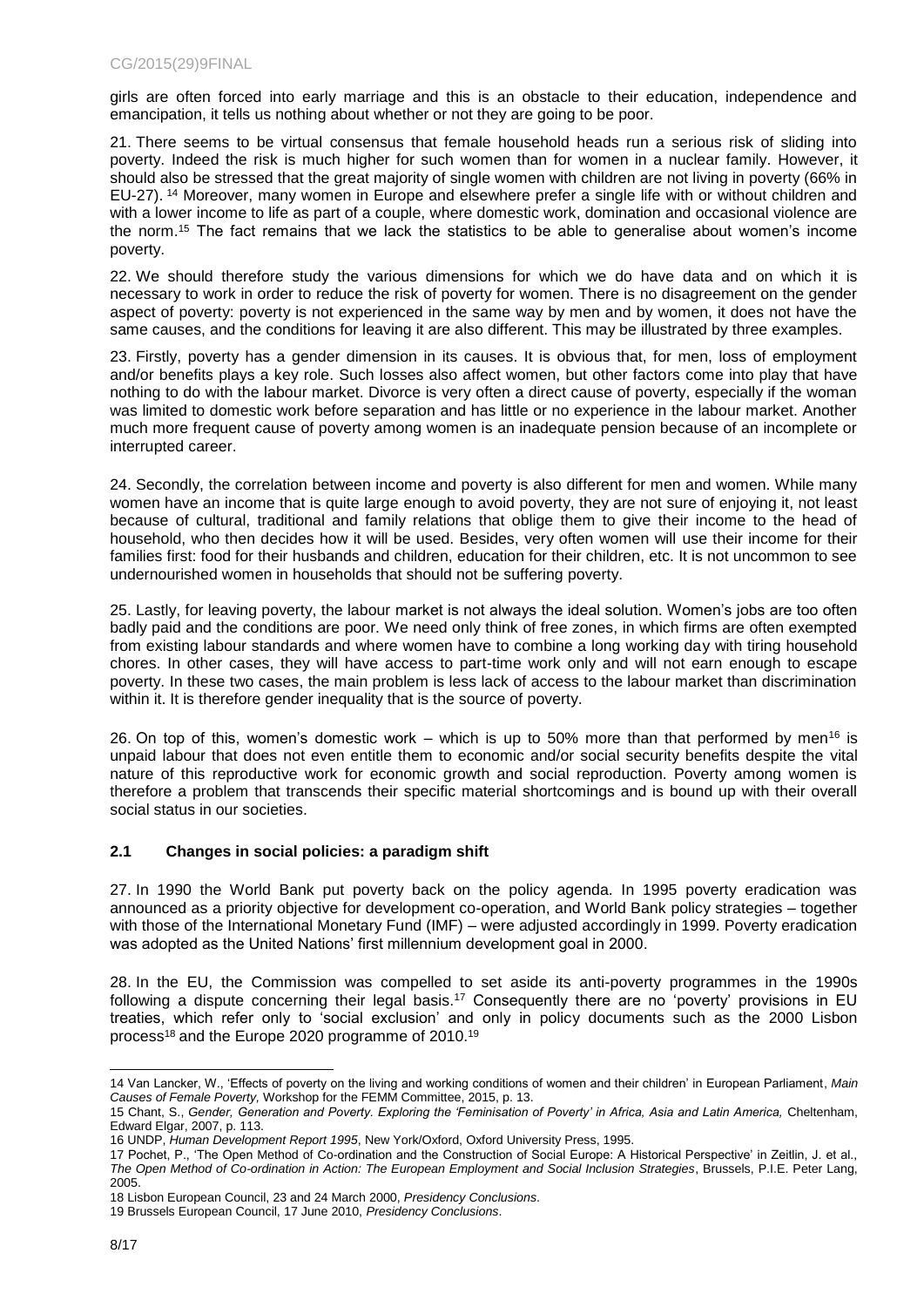29. If we study what the institutions have been saying, we can see a gradual but definite shift away from social protection and towards poverty reduction. While the World Bank has been quite explicit about this policy approach,<sup>20</sup> the European institutions have been much more reticent. This is above all due to their powers: the only way they can influence social policy is through policy and legislation on the internal market within the scope of economic governance and the country-specific recommendations issued by the Commission.<sup>21</sup> Nowadays social policies are always defined within the scope of austerity policy, both nationally and at EU level. This has led to cuts in unemployment benefits, a higher retirement age, and privatisation of retirement schemes and a number of public services. The shift from social security to poverty reduction policies is becoming more and more pronounced<sup>22 23</sup> and is not confined to EU member states.

30. At present, social policies are focusing more and more on social investment, i.e. developing human capital, active inclusion of individuals outside the job market, and social innovation, with varying consequences in terms of social rights.

31. These developments are particularly significant for women, who are more dependent than men on services provided by public authorities to accommodate their role in the labour market to their role in the family.

32. These various factors amply justify an individual approach to poverty among women, even if the idea of 'feminisation' of poverty raises as many questions as it answers. Poverty among women is not the same as poverty among men. The processes involved in entering and leaving it are different for each and require specific measures.

33. This report does not aim to be exhaustive; it confines itself to highlighting factors which are particularly relevant to local and regional anti-poverty policies.

#### <span id="page-8-1"></span><span id="page-8-0"></span>**III. LOCAL GOVERNMENT TOOLS AND MECHANISMS**

#### **3.1. Devolved powers**

34. No general comments can be made about local government powers for combating poverty, since they differ according to the constitutional system of the country concerned.

35. These powers may stem from a federal system in which the federated states are given specific powers, either exclusive or shared, in various fields. They may also stem from devolution, whereby central government delegates certain tasks to regions and municipalities. In addition, local and regional authorities can always complement the work of the central government and take specific initiatives in fields of their choosing, provided they receive concomitant financing for such projects.

36. Virtually all local and regional authorities have social responsibilities, whether for education, health, housing, public transport or social assistance. In most cases these fields cover the human rights laid down in constitutions or international legal instruments for human rights. The Congress of Local and Regional Authorities has already stated its position on the role of local government in implementing human rights.<sup>24</sup>

37. In relation to local and regional authorities' potential for taking effective action in the social field, we should not overlook the key role of cities in globalisation. They are increasingly being seen as testing grounds for new post-crisis policies and new forms of participatory governance.<sup>25</sup> Being in direct contact with citizens' everyday life, they can also have an international role and facilitate types of co-operation that may

<sup>20</sup> World Bank, *World Development Report 1997: The State in a Changing World,* New York, Oxford University Press, 1997.

<sup>21</sup> European Commission, *Economic governance*, accessed on 14 March 2015, http://ec.europa.eu/economy\_finance/economic\_governance/index\_en.htm

<sup>22</sup> Vanhercke, B., 'Is the "Social dimension of Europe 2020" an oxymoron?" in Degryse, C. et al., *Social Developments in the European Union 2010,* Brussels, OSE and ETUI.

<sup>23</sup> Council of Europe, *Conference on the future of the protection of social rights in Europe,* background paper, Belgian Chairmanship of the Council of Europe, 2015.

http://www.coe.int/T/DGHL/Monitoring/SocialCharter/Background\_Paper\_DEF\_EN.pdf

<sup>24</sup> Congress of Local and Regional Authorities*, Role of local and regional authorities in the implementation of human rights*,

Recommendation 280 (2010) Revised, 2011.

<sup>25</sup> Sassen, S., *Territory, Authority, Rights: From Medieval to Global Assemblages,* Princeton, Princeton University Press, 2006.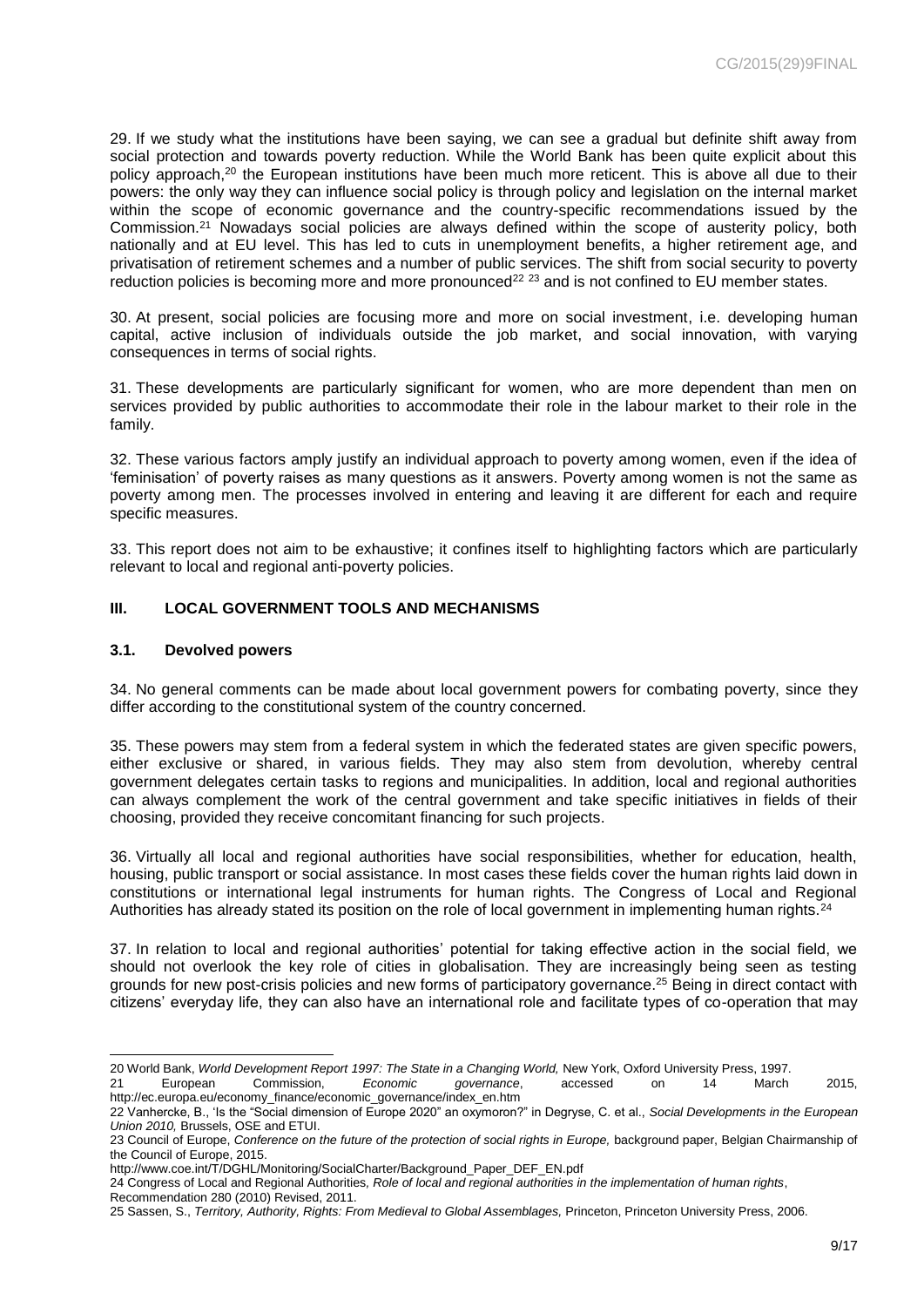be harder to implement at national level.<sup>26</sup> It is not unreasonable to say that municipalities have a leading part to play in sustainable development.

38. Of course, this potential will depend on the resources available to local and regional authorities. Here fiscal autonomy and/or income transfers from central government will be decisive.

#### <span id="page-9-0"></span>**3.2. Social action by local and regional authorities**

39. In some states there is friction between nationally organised social security on the one hand and locally organised social assistance on the other. Given the paradigm shift referred to in Section 2.1 above, it is obvious that the role of local and regional authorities in assisting people in poverty is becoming more important by the day. Through their contact with the latter's everyday life, their knowledge of the social and economic situation on the ground and their proximity to civil society associations, local and regional authorities are particularly well placed to match social provision to actual demand.

40. It is worth emphasising two key points about social policy at local level. Firstly, it will not be successful if the government does not approach the issue from a multi-level governance point of view, sharing the decision-making and implementation responsibilities. It is therefore advisable to look for synergies and avoid not only duplication and fragmentation but also transfer of responsibilities without transfer of the requisite resources. Secondly, it will also fail if it does not go beyond short-term projects and take a structural approach capable of providing long-term protection from poverty.

#### <span id="page-9-1"></span>**3.3. Social innovation**

41. The relatively new concept of 'social innovation' offers considerable potential for local social action, with both advantages and drawbacks. The concept was introduced by social forces acting locally to strengthen social cohesion and restore solidarity within the community. The aim is to spur citizens to take matters into their own hands and organise the services they feel they need.

42. The idea has been taken up by the EU in its Europe 2020 programme.<sup>27</sup> For the EU, social innovations have been defined as 'social both in their ends and in their means [...] new ideas (products, services and models) that simultaneously meet social needs (more effectively than alternatives) and create new social relationships or collaborations'. These innovations are not only good for society but also enhance society's capacity to act. The European Commission distinguishes between three categories of innovation: grassroots innovations from members of society themselves; a broader level blurring social and economic boundaries; and 'systemic innovations, which fundamentally change attitudes and values'.<sup>28</sup>

43. The concept of social innovation opens up new avenues for co-operation between local authorities and civil society. It has been a great success in a large number of cities, especially in Belgium and the Netherlands, and early analysis has confirmed its considerable potential as well as its possible risks. These include two in particular. Firstly, while citizens may indeed take matters into their own hands and organise the services they need, social innovation cannot be an alternative to failing public authorities where social services are concerned. The work performed by the public will be voluntary work, and it is obvious that, although it will consist in care, once again it is women who will be doing it. Secondly, there is the risk of hierarchical and/or exclusive communities that do not respect fundamental human rights. Moreover, evaluations from the Netherlands show that the best initiatives are taken in co-operation with local councils. Placing care in the hands of communities or making families once again responsible must be avoided.

44. There are considerable advantages to a co-operative approach and countless ways in which local councils can assist the community, including women in poverty in their action: small grants, professional know-how, meeting places, bookkeeping assistance, assistance for setting up co-operatives, specification of safety standards and provision of equipment.

45. As for the initiatives themselves, the only limits are the imagination and creativity of the communities concerned: nurseries, language classes, training, car-sharing, housing, group buying, school meals, etc. All these initiatives can generate income and jobs, especially for women.

l 26 World Economic Forum, *Everybody's Business: Strengthening International Cooperation in a More Interdependent World, Report of the Global Redesign Initiative,* Geneva, WEF, 2010.

<sup>27</sup> Brussels European Council 17 June 2010, *Presidency Conclusions.*

<sup>28</sup> European Commission, *Strengthening social innovation in Europe,* Brussels, 2012.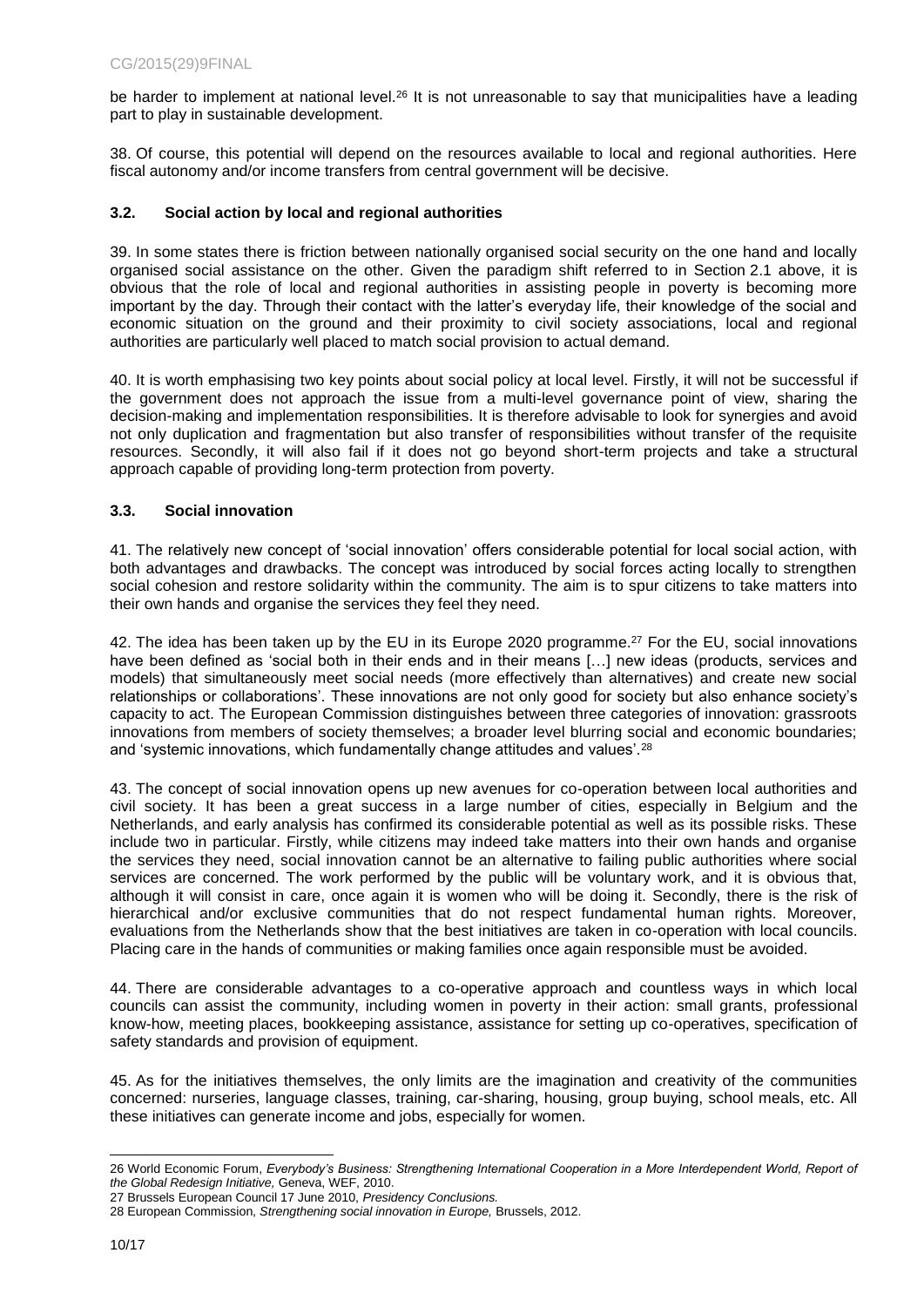#### <span id="page-10-1"></span><span id="page-10-0"></span>**IV. THE VARIOUS DIMENSIONS OF POVERTY AMONG WOMEN**

#### **4.1. Poverty and women's human rights**

46. Poverty is both a cause and a consequence of human rights violations.<sup>29</sup> If we want to eradicate poverty, this means that we have to consider human rights.

47. A number of legal instruments may serve as references starting with the 1948 Universal Declaration of Human Rights which provides that 'everyone, as a member of society, has the right to social security (Article 22) and the 1966 International Covenant on Economic, Social and Cultural Rights which provides an exhaustive list of the rights to be respected, protected and implemented by individual countries and through international co-operation.

48. The most specific one, however, is the 1979 Convention on the Elimination of All Forms of Discrimination against Women which provides, in its Article 3 that 'States Parties shall take in all fields, in particular in the political, social, economic and cultural fields, all appropriate measures, including legislation, to ensure the full development and advancement of women, for the purpose of guaranteeing them the exercise and enjoyment of human rights and fundamental freedoms on a basis of equality with men'. Article 11 thereof specifies the right to social security, a pension and social services.

49. Among Council of Europe legal instruments, the 1996 Revised European Social Charter reaffirms the right to social security and social assistance (Articles 12 and 13) and to protection against poverty and social exclusion (Article 30).

50. On top of these legal instruments, which have been ratified by virtually all Council of Europe member states, in the Declaration and Platform for Action adopted by consensus at the 1995 UN World Conference on Women in Beijing, member states reaffirmed their commitment to 'the equal rights and inherent human dignity of women and men' and to 'ensure the full implementation of the human rights of women' (paragraphs 8 and 9). Paragraph 14 reiterates that 'women's rights are human rights'. The Platform for Action focuses on poverty in its first strategic objective.<sup>30</sup> The United Nations is marking the 20th anniversary of this conference in 2015.

51. In 2012 the United Nations Human Rights Council confirmed the primacy of human rights over government austerity measures. Likewise, the European Committee of Social Rights (ECSR) confirmed that Greece had to comply with the European Social Charter. The constitutional courts of Latvia, Lithuania and Portugal have also compelled their governments to uphold constitutional standards in the field of social and economic rights.31 <sup>32</sup>

52. It is worth emphasising these principles inasmuch as current austerity policies too often result in a dismantling of social services, extreme flexibility of labour law (zero-hour contracts in the United Kingdom), power disconnections (in Greece, for example), violation of the right to housing (in Spain), etc. These measures inevitably affect the weakest and most vulnerable members of society, with women in the forefront.

53. In Belgium, the decree of 12 May 2004 on local social policy states that the aim of social assistance legislation is to safeguard more effectively for all citizens the fundamental rights laid down in the Constitution. To this end, the local institutions concerned (Public Centres for Social Welfare) receive additional resources from city or municipal councils where necessary. However, the Flemish government recently decided to make these institutions part of local government, which might jeopardise this safeguarding of rights because of changing political majorities.

<sup>29</sup> Sepulveda, M. and Nyst, C., *The Human Rights Approach to Social Protection,* Ministry of Foreign Affairs, Finland, Erweko Oy, 2012, p.17.

<sup>30</sup> United Nations, *Report of the Fourth World Conference on Women*, Beijing, 1995, A/CONF.171/13.

<sup>31</sup> Council of Europe, Commissioner for Human Rights, *Safeguarding human rights in times of economic crisis*, Strasbourg, 2014. 32 Council of Europe, *Conference on the future of the protection of social rights in Europe*, background paper, Belgian Chairmanship of the Council of Europe, 2015:

http://www.coe.int/T/DGHL/Monitoring/SocialCharter/Background\_Paper\_DEF\_EN.pdf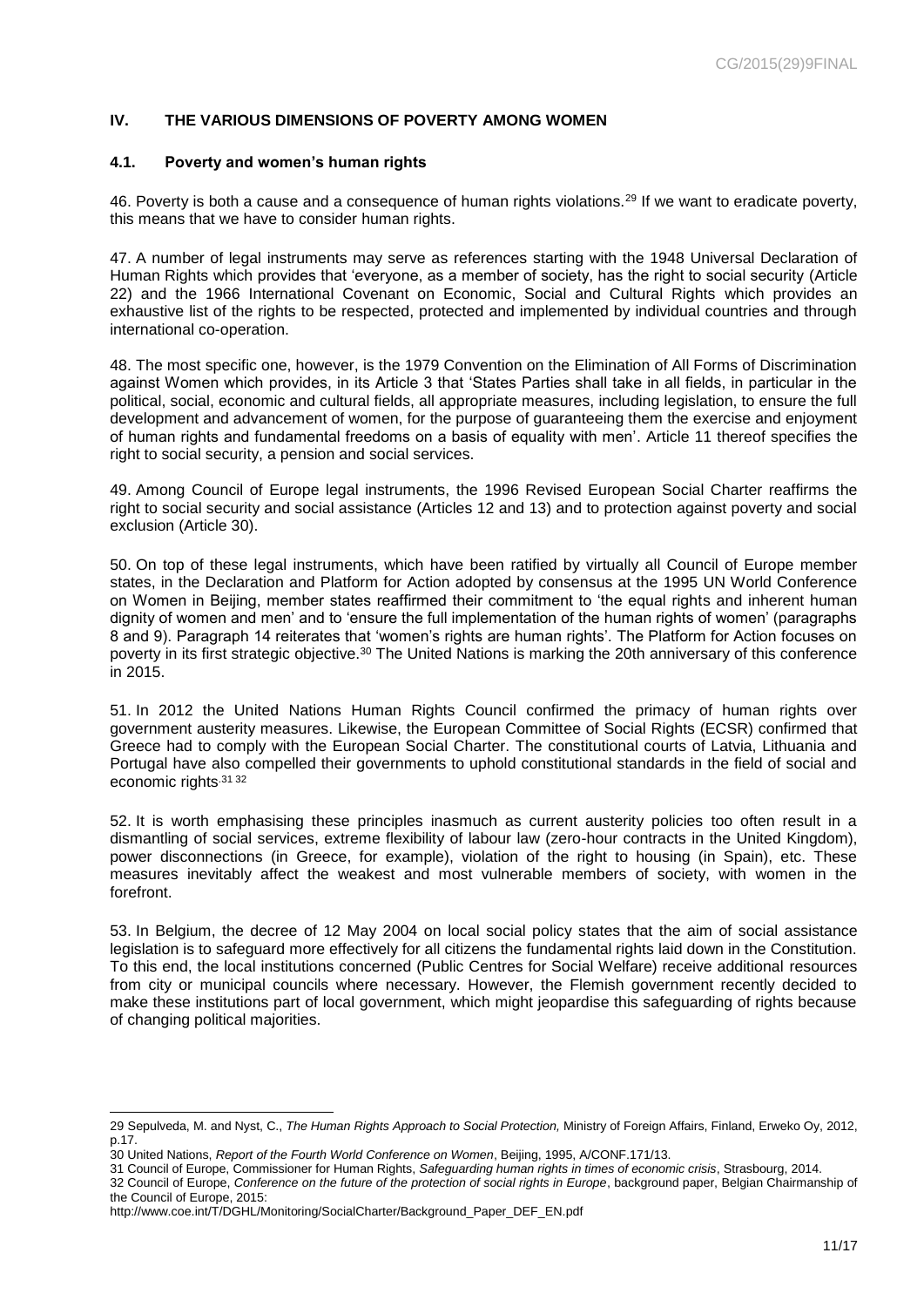#### <span id="page-11-0"></span>**4.2. Poverty and the right to gender equality**

54. Gender equality is a basic human-rights requirement and a cornerstone of democracy. For this reason, international organisations and the great majority of their member states are seeking to advance it through a myriad of specific measures.

55. The principle that has long been promoted, including by the Congress of Local and Regional Authorities, is gender mainstreaming, defined as 'the (re)organisation, improvement, development and evaluation of policy processes, so that a gender equality perspective is incorporated in all policies at all levels and at all stages, by the actors normally involved in policy-making'.<sup>33</sup>

56. This principle was also confirmed by the UN in the Platform for Action adopted at the 1995 Beijing Conference. Gender mainstreaming is undoubtedly the best way of promoting gender equality. However, it is also clear that for women living in poverty, some policy areas are more relevant than others. While the legal status of women has undergone a remarkable improvement over the past few decades, it is regrettable that discrimination still exists and explains in large part why women are so vulnerable to poverty.

57. Among the areas that come first to mind are women's labour-force participation rate, pay, and retirement pensions. To improve their access to (and position in terms of) social rights, it is also desirable that they should engage more in politics locally, nationally and globally. Women's empowerment, particularly in the economic and financial fields, is directly dependent on it.

58. As regards women's participation rate in the labour force, the gender gap is only about 6% in Northern Europe (Nordic and Baltic countries) as against 31% in Malta and 43% in Turkey.<sup>34</sup> Too often, women are in part-time, informal and insecure employment, which helps to explain their lower incomes, this status being the consequence of a lower level of education because they have had to look after their young children. Last but not least, traditional and cultural stereotypes still exist in our societies.

59. In most member States of the ECE (UN) the gender pay gap is above 15%. While pay is invariably lower in female-dominated sectors, it should be noted that, even for domestic work, women are paid less than men (male janitors, for example, are better paid than maids and female housecleaners).<sup>35</sup> Elsewhere, the gender gap may be diminishing, not because the situation of women is improving but because that of men is getting worse.

60. Another noteworthy gap is that between mothers and women without dependent children in the labour market. This gap is limited where there is only one child, but with two or three it cannot be viewed other than as a penalty of motherhood.<sup>36</sup>

61. Lastly, specifically because of incomplete or interrupted careers, combined with lower pay, retirement pensions are in many cases not enough to save women from poverty, and the gender gap in EU countries is as much as 39%.<sup>37</sup>

62. These breaches of equality and social and economic rights show that women are indeed much more vulnerable than men and are likely to remain trapped in poverty. Men are just as vulnerable if they work parttime or have insecure employment. However, discrimination against women and their lower pay make them particularly subject to poverty.

63. The lack of equality between women in poverty and men in poverty is coupled with another inequality: It is striking to see in much that is said concerning poverty among women that, (poor) women are expected to contribute to social cohesion by helping to organise social services, work in prevention of delinquency among children or of drug abuse and street violence, etc. 38 In Europe today, there is a tendency to expect from women both 're-productive' work at home and services formerly provided by the (social) state. One

<sup>33</sup> Congress of Local and Regional Authorities, *Gender mainstreaming at local and regional level: a strategy to promote equality between women and men in cities and regions*, report by Ms B.M. Lövgren, 2004.

<sup>34</sup> United Nations Economic and Social Council, Economic Commission for Europe, *Gender-sensitive economic and social policies to support the empowerment of women and girls in the ECE region,* Doc. ECE/AC.28/2014/5, 22 August 2014.

<sup>35</sup> Ibid.

<sup>36</sup> Grimshaw, D. and Rubery, J., *The Motherhood Pay Gap,* Geneva, ILO, 2015.

<sup>37</sup> United Nations Economic and Social Council, Economic Commission for Europe, *Gender-sensitive economic and social policies to*  support the empowerment of women and girls in the ECE region, Doc. ECE/AC.28/2014/5, 22 August 2014.

<sup>38</sup> Mestrum, F., 'Femmes pauvres et biens publics', *Chronique Féministe*, No. 71/72, February/May 2000.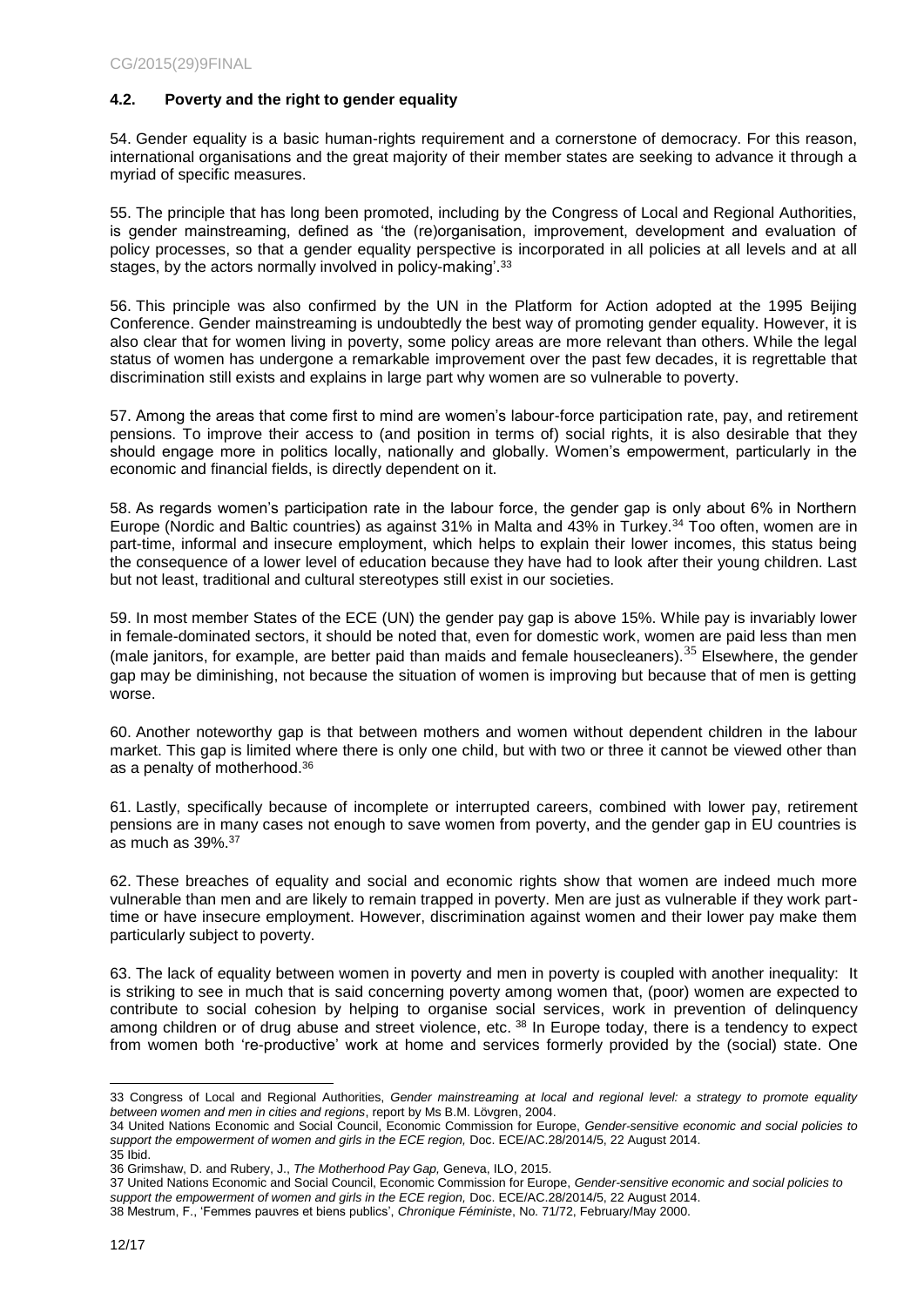could say that in the strategies conceived to fight women's poverty, women are both part of the means as well as the end goal.

64. Local and regional authorities have an important role to play, since there are a number of ways of promoting and measuring gender equality: (temporary) positive discrimination policies, certification of businesses with an equality policy, clauses in public procurement contracts to encourage such businesses, incentives for women to pursue careers in science and technology, income supplements for paternity leave, automatic enforcement of social rights to avoid failure to exercise them, etc.

65. In 2006 the Council of European Municipalities and Regions (CEMR), a European association of national associations from 41 countries, adopted a 'European Charter for Equality of Women and Men in Local Life', which has now been ratified by over a thousand municipalities. Its website gives copious examples of good practice.

#### <span id="page-12-0"></span>**4.3. Effects of the economic crisis**

66. The economic crisis has had a significant impact on member states' budgets and especially their social expenditure Initially, social spending rose in response to the crisis, before declining from 2009/2010. Although social expenditure appears to have grown as a percentage of GDP (gross domestic product), in many cases this must be put down to a fall in GDP over the same period.<sup>39</sup>

67. Poverty has increased substantially, particularly in EU countries. It is estimated that 24.5% of the EU population is at risk of poverty. Income poverty affects 17% of the population and severe material deprivation 9.6%.<sup>40</sup> Austerity measures should not infringe citizens' social and economic rights, and regressive measures are proscribed.

68. Women are particularly hard hit by the crisis, owing, on the one hand, to unemployment and labour market conditions and, on the other, to a dismantling of the social services on which they are so much more dependent than men.

69. Many more women than men work in 'atypical' sectors (part-time work, temporary work, employment without a contract, etc.), which are those with the lowest pay. If these women are heads of households with dependent children, they cannot escape poverty. Even a full-time job with the minimum wage is not enough for single mothers: of all the EU countries, it is only in the Czech Republic, Ireland, the Netherlands, Poland and the United Kingdom that they are able to escape poverty. 41

70. As for social services, they are far from adequate and often too expensive. In many countries, nurseries are not available to children of mothers who are unemployed (and who, as a result, cannot attend interviews, for example). In Russia, nursery places are not available to children below the age of three: mothers are paid only for a year and a half leaving them without the means to ensure child-care assistance during a period of a year and a half.

71. In most countries pursuing austerity policies, education, health, public transport and housing services have suffered drastic cuts. Too often, women do not have the resources to procure such services on the private market.<sup>42</sup> In Spain close on a million people have lost access to healthcare. It is therefore essential to provide women living in poverty, in particular, with free healthcare, reproductive health-care services (such as maternal and newborn health; family planning; prevention of unsafe abortion; management of infections and diseases including HIV/AIDS) being a priority.

72. The only remaining solution is often 'do-it-yourself', i.e. provision by the women themselves, as far as possible, of the services that they are lacking. However woeful this solution might appear at first sight, it is nevertheless promising for the future and for social policy at local level, since if women organise themselves, municipalities have numerous options for assisting them: grants for premises, training, professional assistance, etc. Of course, nothing prevents local and regional authorities from themselves organising the

l 39 OECD, *Social Spending after the Crisis,* 2012.

<sup>40</sup> Eurostat, *People at risk of poverty or social exclusion,* March 2014.

<sup>41</sup> Van Lancker, W., 'Effects of poverty on the living and working conditions of women and their children', in European Parliament, *Main Causes of Female Poverty,* Workshop for the FEMM Committee, 2015, p. 26

<sup>42</sup> United Nations, *Gender Equality and Sustainable Development,* UN Women, New York, 2014, pp. 51-52.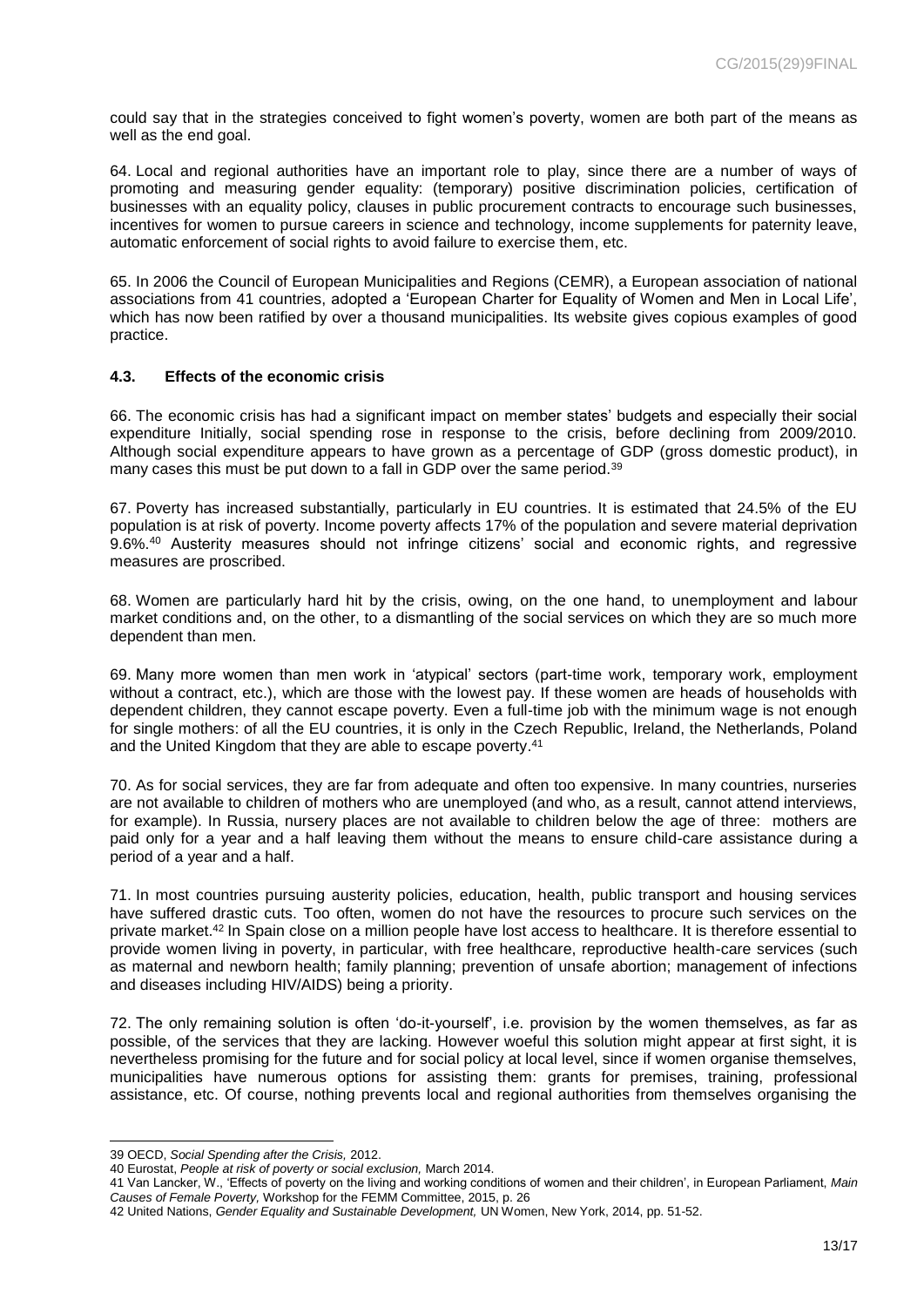services that national authorities have ceased to provide or subsidise. A case to be avoided is that of public or private firms that dismiss their female staff in order to take them on again as self-employed workers.

73. Solutions can be found to prevent women from having to seek much more serious solutions such as life on the streets, even with their children, recourse to prostitution, or emigration. Local and regional authorities have a great responsibility in this field. Inasmuch as the poverty caused by the crisis is 'new' poverty, they must ensure that it does not turn into generational poverty, that people in poverty do not become homeless and live on the streets with their children, and that a 'culture of poverty' does not develop. This will also help to avoid the high costs of subsequent reintegration.

#### <span id="page-13-0"></span>**4.4. Social protection and women in poverty**

74. In most of our countries, social security – a system essentially based on insurance for life's uncertainties and misfortunes (illness, workplace injury, unemployment) and for old age – is reserved for the working population. Although, initially, non-working women had 'derived' rights, nowadays most rights have become personal. However, problems remain, especially for retirement pensions.

75. Another feature of our social protection systems is the distinction between this insurance system for working people and a separate system of social assistance for people not in the labour market and without sufficient resources to live in dignity. The latter include children and senior citizens in particular, but also people with chronic disease or disabilities. Social security systems are usually a national responsibility, whereas social assistance schemes come under local and/or regional authorities.

76. Social security systems faced gender criticism as early as the 1980s.<sup>43</sup> These systems usually took the nuclear family as their reference point, the father being the breadwinner and the mother performing the domestic work. The dominant economic system at the time failed to take account, both conceptually and in terms of calculations, of the reproductive work performed by women in the home.

77. The situation nowadays is very different. Firstly, women are present in the labour market in large numbers whilst still responsible for reproductive work. Secondly, it is women in poverty, from both home and abroad, who provide assistance for middle- and upper-class women in looking after their children and households. Lastly, the number of single mothers has risen appreciably, creating an increased risk of poverty because of the multiple demands on such women and the inadequacy of their incomes.

78. The fact is that because of their position in or outside the labour market and the multiple demands on them, the majority of single mothers have need of social assistance. Their income depends on social transfers much more than men's.<sup>44</sup> As social security systems are increasingly dismantled, it is important to put in place universally accessible minimum income schemes.<sup>45</sup> Single mothers are subject to all sorts of means-testing on any income they may have, are penalised if they co-habit (entailing a cut in their allowances) and are therefore once again disempowered economically and financially. In EU countries, social assistance for single mothers is not enough to rescue them from poverty, except in Denmark and Ireland.<sup>46</sup>

79. Activation policies have now been put in place, including in the shape of vocational training. This is a highly positive development, provided, of course, that solutions are found to existing problems for women in poverty: childcare, housing, public transport and the position of women in the labour market. By way of illustration, we need only think of the woman who cannot apply for a vacancy unless accompanied by her three children, the women who have to work just when their children are coming out of school or going to bed (office cleaners, for example, or supermarket check-out staff), and the women who have to work late and have long and sometimes dangerous journeys back home to the suburbs.

80. This is another field in which local and regional authorities can play a key role, firstly by co-ordinating with national authorities to prevent social security spending being cut if citizens subsequently have to apply for social assistance at local level (which is what has happened in Belgium, with the cancellation of some

l 43 Williams, F., *Social Policy: A Critical Introduction: Issues of Race, Gender and Class,* Cambridge, Polity Press, 1989.

<sup>44</sup> Perrons, D., 'The effects of the crisis on female poverty' in European Parliament, *Main Causes of Female Poverty,* Workshop for the FEMM Committee, 2015, p. 53.

<sup>45</sup> European Commission, *Toward adequate and accessible Minimum Income Schemes in Europe,* EMIN, Brussels, 2015.

<sup>46</sup> Van Lancker, W., 'Effects of poverty on the living and working conditions of women and their children' in European Parliament, *Main Causes of Female Poverty,* Workshop for the FEMM Committee, 2015.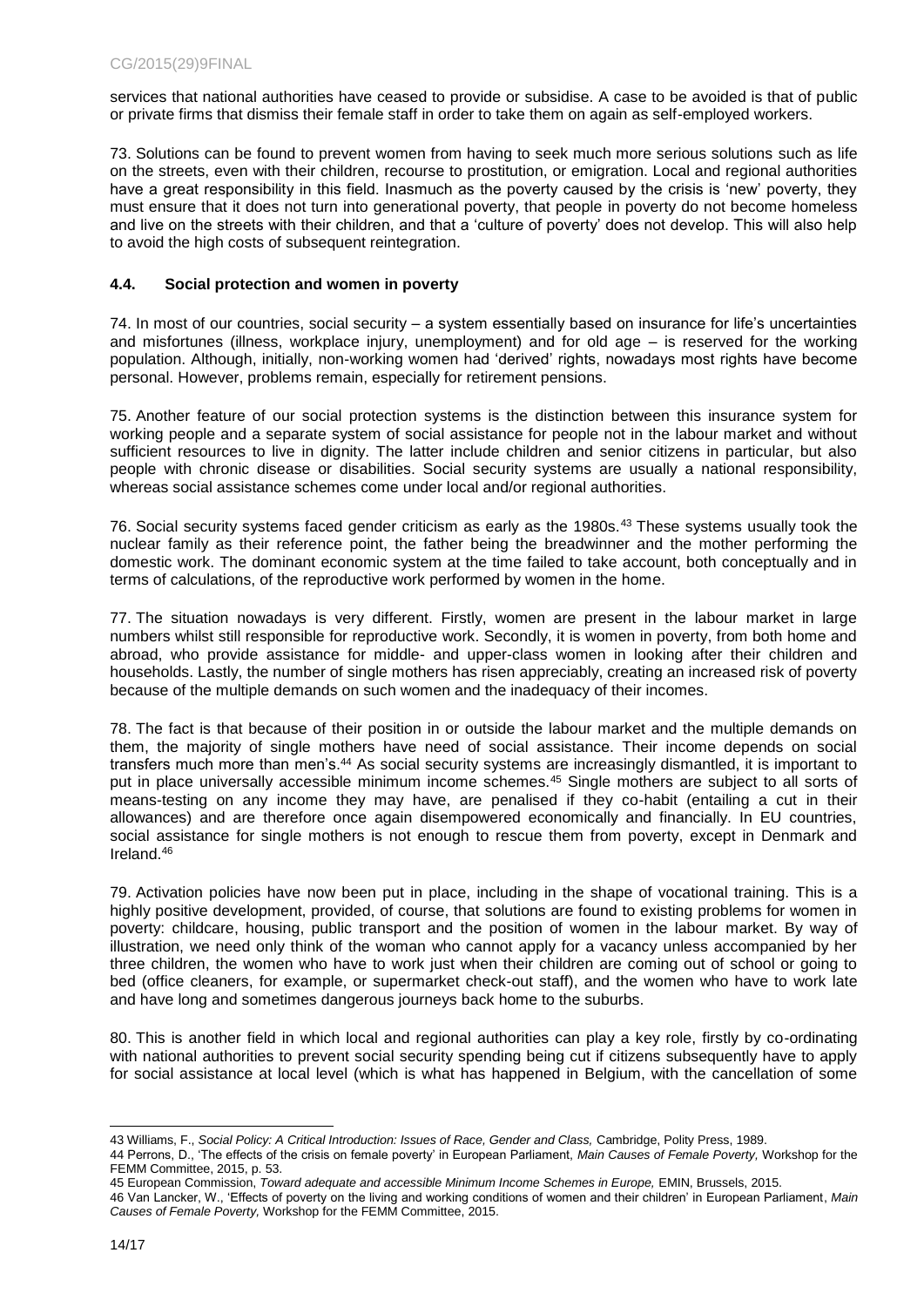unemployment benefits), secondly by introducing non-penalising activation policies for women in poverty, and thirdly by examining the actual transport and housing situation of women in poverty in their areas.

#### <span id="page-14-0"></span>**4.5. Women and sustainable development**

81. Climate change is now a direct threat to life on our planet, and we know that its adverse effects are felt much more by vulnerable individuals and communities – including women. According to the United Nations, women are much more at risk of dying from a natural disaster than are men, the reason once again being their marginalised social position and lack of power.<sup>47</sup>

82. However, we are now aware that the solutions to climate problems also involve women, whether for managing household waste, reducing household pollution or providing access to safe food. There are more and more synergies between gender equality and economic sustainability. For example, it is more than likely that if women were to have more voice in public administration, there would be greater investment in children's health, nutrition and relevant environmental measures.<sup>48</sup>

83. The problem that has to be solved is the fact that women's reproductive work in the household is seen as being external to the economic system. If women were paid for this work or if its true value were recognised, women's impact on the environment would also be more apparent. Monetisation of this work would increase GDP (up to 70%), <sup>49</sup> while the sectors in which women work are among the least polluting (care). Promotion of the care economy would in any case be a good solution for women in poverty and for society.

84. Food security is a key issue owing to its importance for women living in poverty and the role that local and regional authorities can play here. The concept refers to food production that gives priority to the needs of the population and to physical and economic access to safe and adequate food. In other words, this is a type of sustainable agriculture that could certainly be practised in cities and/or on their outskirts. This is a solution being actively promoted by 'transition' movements. While avoiding stereotyping women and their 'reproductive' work, this urban agriculture is an excellent way of helping to solve poverty by creating jobs and income and promoting sustainable development and agriculture,  $50$  especially when neither the private sector, nor the public sector gives women – often under-qualified for the technology sector – real employment opportunities.

85. Urban agriculture needs to be understood in the context of the development of social and solidarity economy. It does not only focus on women, but thanks to its philosophy and flexibility, it often provides more employment opportunities to women. Various examples of urban agriculture are already in existence, although not necessarily focusing on women in poverty. Their distinguishing feature is direct control by citizens themselves and they are a natural answer for citizens living in poverty. While people in poverty today often lack the resources to buy safe food, they probably have the means to produce it themselves. If women decide to engage in these activities, this would empower them economically and allow use of otherwise neglected knowledge. Likewise, it could help the women whose partner has emigrated and who therefore has been left alone. The public authorities have an obvious role to play in providing waste ground, making small grants for purchase of seed and equipment, organising markets, etc.

<sup>47</sup> United Nations, *Gender Equality and Sustainable Development,* UN Women, New York, 2014.

<sup>48</sup> Ibid.

<sup>49</sup> UNPD, *Human Development Report 1995*, New York/Oxford, Oxford University Press, 1995.

<sup>50</sup> Boulianne, M., 'L'agriculture urbaine au sein des jardins collectifs québecois. *Empowerment* des femmes ou "domestication de l'espace public" ', *Erudit,* Vol. 25, No. 1, 2001:

http://www.erudit.org/revue/as/2001/v25/n1/000210ar.pdf .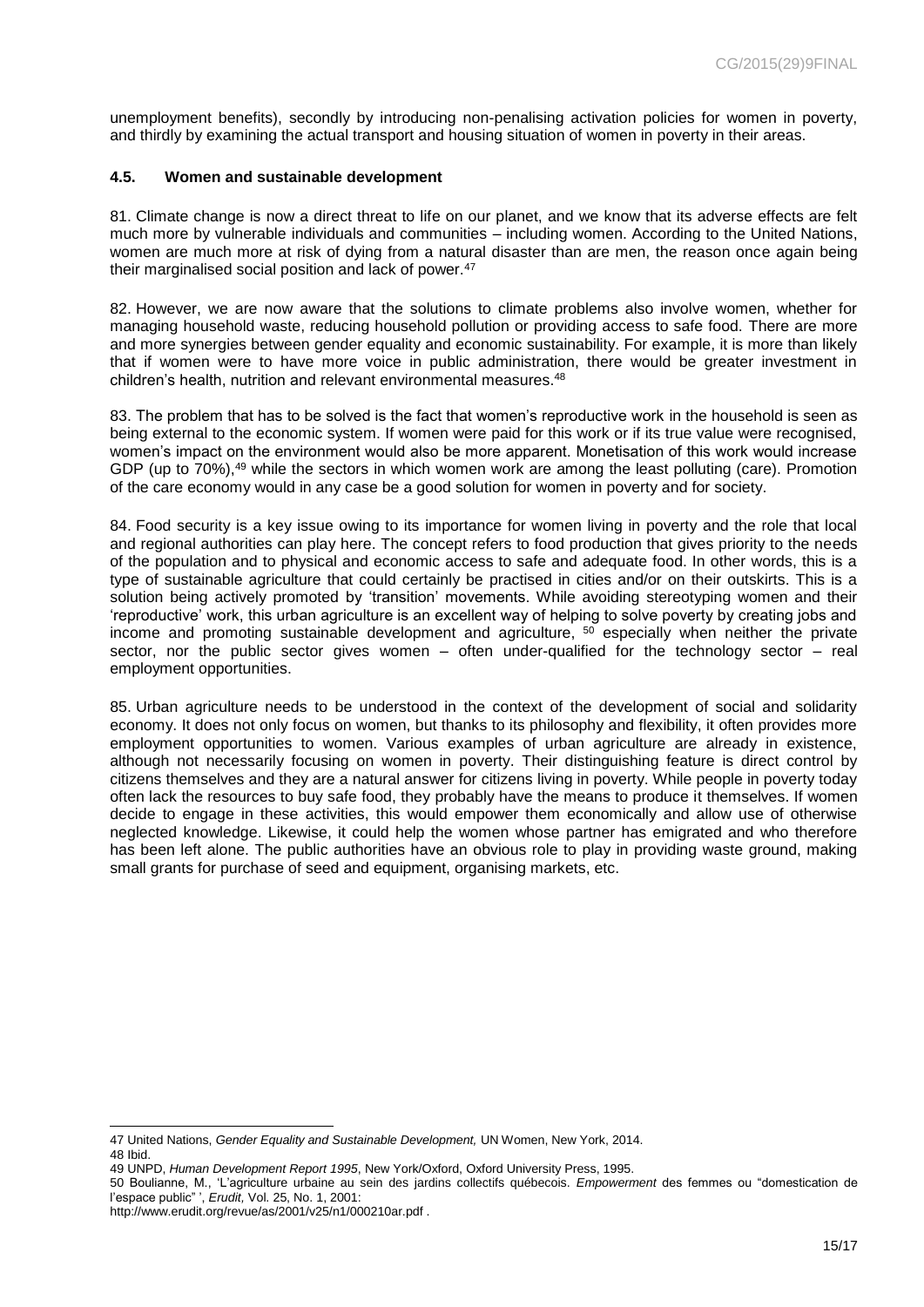#### <span id="page-15-0"></span>**4.6. Women and migration**

86. Migration flows have changed appreciably over the past few decades. While migration in the 1960s and 1970s posed no real problems owing to prompt and generally successful integration into the labour market, today's migrants to the wealthiest European countries are often economic refugees and individuals fleeing discrimination and not infrequently violence in their own countries. This is particularly true for the Roma population.

87. The earlier migrant groups (except for the older members) do not generally have any specific poverty problems. However, more recent groups are facing serious problems. We do not have any accurate data, firstly because of the above-mentioned problem of no gender-specific data for women and secondly because some countries prohibit statistics based on an individual's or household's ethnicity or culture. Yet we know that more and more women are emigrating and that flows from both Eastern and Southern Europe have increased.

88. Here cultural and religious problems often quickly come into play. Many women are relegated to the home and do not speak the language, and consequently problems of poverty go unrecorded. There follows the inevitable problem of the children growing up and being unable to talk to their parents about the problems they are encountering at school. There may also be health-related problems owing to lack of access because of the language barrier or a prohibition on consulting a doctor of the opposite sex. Frequently there is also little or no awareness of access to social services.

89. Too often social services also err through lack of knowledge, interpreting every problem they meet in terms of culture or integration. Assistance with red tape is undoubtedly useful but must be followed by a more in-depth examination of the structural causes of poverty.

90. Today self-organisation is a growing force. This should be encouraged, and it is here that local and regional authorities have a key role to play. While organisation of women from ethnic and cultural minorities is necessary to begin the integration process, these women must subsequently get to know other minorities and non-immigrant women living in poverty. In fact, their problems are the same and relate to knowledge of and access to social services and rights.

91. A multitude of tasks and responsibilities await local and regional authorities: organising language classes, providing vocational training and education in citizenship, offering courses on nutrition, etc. This work is particularly important inasmuch as problems of isolation, often compounded by growing xenophobia in our cities, are likely to produce an increasingly restrictive attitude towards women's freedom.

92. One avenue worth exploring is twinning with migrants' home cities: by providing a better knowledge of the original situation and fostering economic and business relations, co-development projects can offer satisfactory solutions for communities looking for an identity.

#### <span id="page-15-1"></span>**V. CONCLUSIONS**

93. Highlighting 'good practice' at a time when, because of austerity policies, 'bad practice' abounds and cannot help but create more poverty, borders on utopianism. Everything is considered 'excessive' or 'unfeasible'. Yet it is all a question of policy choices and combining the development of a sustainable economy with the well-being of citizens, particularly the most vulnerable among them.

94. The urgent task for local and regional authorities today is to prevent 'the new poor' – the victims of austerity policies – from falling into 'chronic' poverty, with all the attendant problems for them and their children.

95. What research into poverty over the past few decades has shown is that it is pointless to focus more and more on the poorest of the poor.<sup>51</sup> Combating women's poverty inevitably entails combating men's poverty as well and having social and economic policies that prevent impoverishment of the middle classes. Poverty, it should be pointed out, is not the problem of the people suffering it but the problem of society as a whole. It is vital to take account of the gender dimensions of poverty.

l 51 UNRISD, *Combating Poverty and Inequality,* Geneva, UNRISD, 2010.